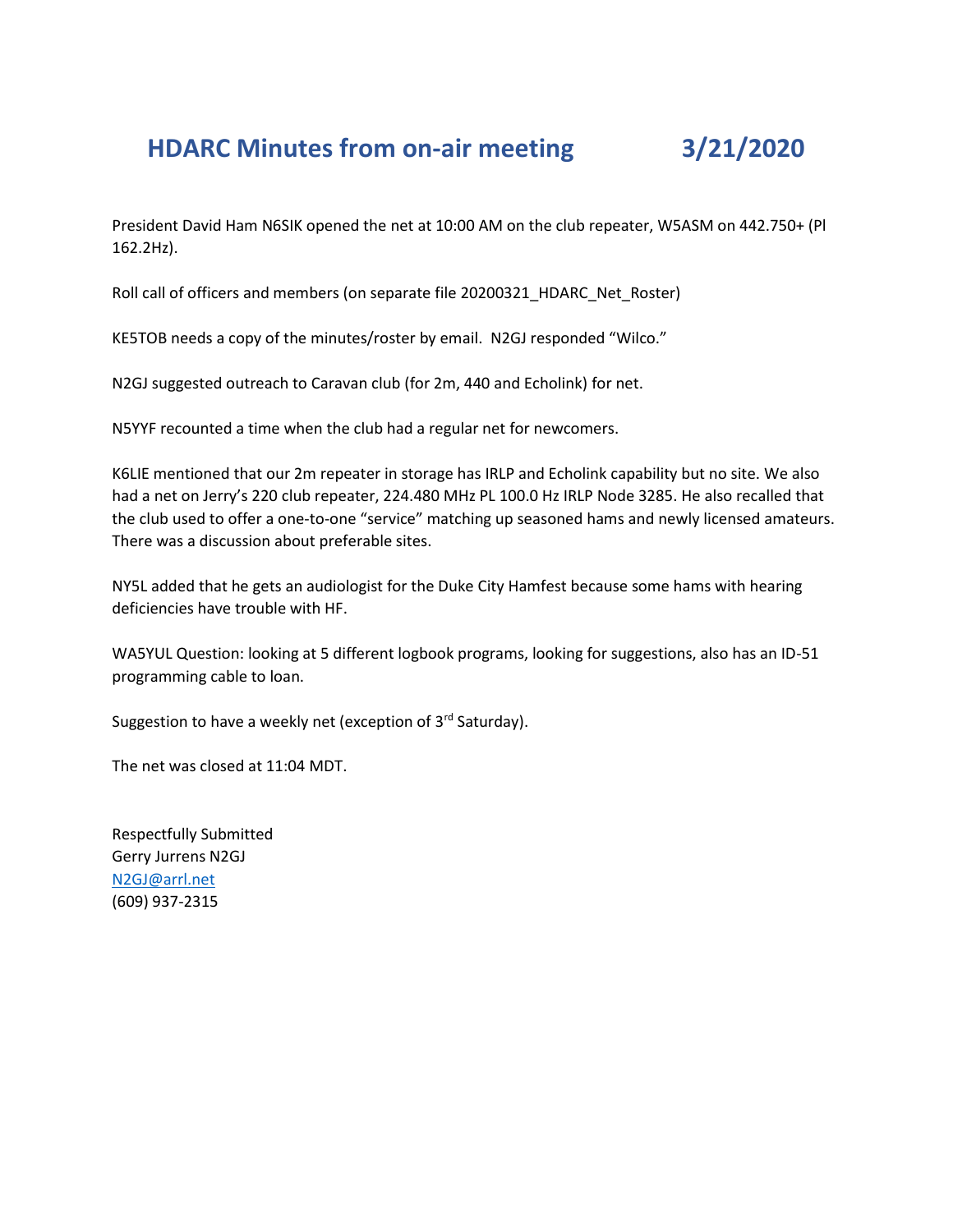## Club meeting net check-ins 3/21/2020

Roll call of officers and board members N6SIK David AG5UY Ken N2GJ Gerry W5IV Bob ----- 3

Board Members KE5TOB Bill (Chairman) N5UJC Bill N5YYF Bob KF5ROL John --- KI5GOL Art 4

Members A-G KI5FGI Jacob N0JDG "Can't make it because of work. Net is a great idea." 2

H-R

K1IHY Susan "calling from quarantine"

N0JDG Jacob "love that we're doing this over the net. Be safe"

NY5L Larry "everybody stay safe and don't gobble up all the TP!"

KS6EZ John "I miss the donuts!"

K6LIE Jerry "Starting a new tradition! Thank you, Tanda for volunteering to lead Explora events."

N7ILO Joseph

KW5OLF Justin "In my bedroom with my coffee!" (was in Extra class with David!)

KC2LM Ed "No traffic"

W4RCN Terry "Royal Canadian Navy! Just got a new coffee pot for the club!"

NM5LS Larry "Hello to everyone, glad to have an opportunity to speak to other people here."

KD5H Roy "Working on a water pump here."

K5LSZ Jeff "Nice talking to other people."

N0LVA Dave "I've got 2 dual-band radios on the desk and couldn't find this frequency so came out to the truck!"

K8TE Bill "Busy here in the shack on the VA QSO Party, chasing POTA, SOTA and Counties. Remain well!" KB7PVU Frank "I was on the phone with a friend from FL."

NM5K Steve "I have a programming cable I can loan you."

KC5GPX Debbie "I've been listening the whole time.

17